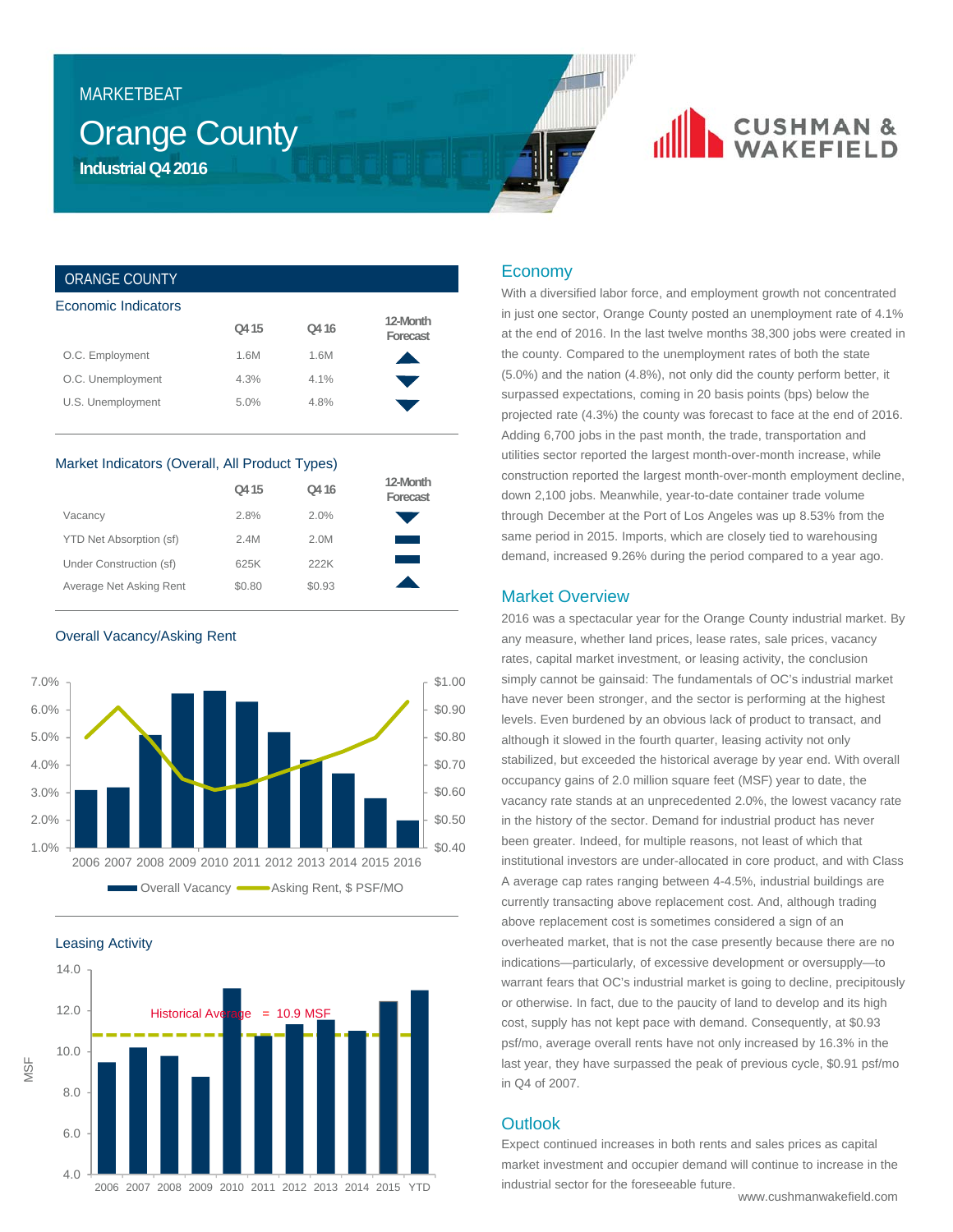## MARKETBEAT

## **Orange County**

**Industrial Q4 2016**

# CUSHMAN &

| <b>SUBMARKET</b>              | <b>TOTAL</b><br><b>BLDGS</b> | <b>INVENTORY</b><br>(SF) | <b>YTD</b><br><b>LEASING</b><br><b>ACTIVITY</b><br>(SF) | <b>YTD USER</b><br><b>SALES</b><br><b>ACTIVITY</b><br>(SF) | OVERALL<br><b>VACANCY</b><br><b>RATE</b><br>$(\%)$ | YTD NET OVERALL<br><b>ABSORPTION</b><br>(SF) | <b>UNDER</b><br><b>CNSTR</b><br>(SF) | <b>YTD</b><br><b>CONSTRUCTION</b><br><b>COMPLETIONS</b><br>(SF) | AVG.<br>(MF) | OVERALL OVERALL<br>WEIGHTED WEIGHTED WEIGHTED<br>AVG.<br>NET RENT NET RENT NET RENT<br>(OS) | <b>OVERALL</b><br>AVG.<br>(W/D) |
|-------------------------------|------------------------------|--------------------------|---------------------------------------------------------|------------------------------------------------------------|----------------------------------------------------|----------------------------------------------|--------------------------------------|-----------------------------------------------------------------|--------------|---------------------------------------------------------------------------------------------|---------------------------------|
| Irvine Spectrum               | 514                          | 17,82,351                | 1,286,278                                               | 149,881                                                    | 4.4%                                               | $-19,185$                                    | $\mathbf{0}$                         | $\mathbf 0$                                                     | \$1.11       | \$1.14                                                                                      | \$0.96                          |
| Lake Forest/R.S.M./F. Ranch   | 469                          | 12,181,693               | 650,567                                                 | 89,012                                                     | 4.8%                                               | 296                                          | $\sqrt{2}$                           | $\mathbb O$                                                     | \$1.02       | \$1.15                                                                                      | \$0.87                          |
| Laguna Hills/Aliso Viejo      | 127                          | 3,810,210                | 174,180                                                 | $\mathbf 0$                                                | 0.8%                                               | $\mathbb O$                                  | $\sqrt{2}$                           | $\mathbb O$                                                     | \$1.20       | \$0.00                                                                                      | \$1.53                          |
| Laguna Niguel/Laguna<br>Beach | 28                           | 620,370                  | 9,269                                                   | $\mathbf{0}$                                               | 0.4%                                               | 13,129                                       | $\mathbf{0}$                         | $\mathbb O$                                                     | \$0.00       | \$0.00                                                                                      | \$0.95                          |
| Mission Viejo                 | 45                           | 1,425,392                | 42.691                                                  | $\overline{0}$                                             | 2.8%                                               | $-6,150$                                     | $\mathbf{0}$                         | $\mathbf 0$                                                     | \$0.00       | \$0.00                                                                                      | \$0.81                          |
| S.J. Capo/S.Clemente/D.P.     | 141                          | 3,956,035                | 215,109                                                 | 36,670                                                     | 0.7%                                               | 10,021                                       | $\mathbf{0}$                         | $\mathbb O$                                                     | \$1.14       | \$1.36                                                                                      | \$1.25                          |
| <b>South County</b>           | 1,324                        | 39,876,051               | 2,378,094                                               | 275,563                                                    | 3.7%                                               | 20,511                                       | $\bf{0}$                             | $\bf{0}$                                                        | \$1.07       | \$1.16                                                                                      | \$0.91                          |
| Fountain Valley               | 169                          | 5,080,632                | 387,806                                                 | 56,800                                                     | 0.2%                                               | 69,959                                       | $\mathbf{0}$                         | 38,713                                                          | \$0.00       | \$1.07                                                                                      | \$0.00                          |
| Tustin                        | 217                          | 9,109,923                | 395,899                                                 | 29,950                                                     | 4.7%                                               | $-264,748$                                   | $\mathbf{0}$                         | $\mathbb O$                                                     | \$1.31       | \$1.19                                                                                      | \$0.69                          |
| Santa Ana                     | 1,040                        | 33,885,038               | 1,591,390                                               | 237,643                                                    | 1.5%                                               | 517,745                                      | $\mathbf{0}$                         | $\mathbf 0$                                                     | \$1.02       | \$1.21                                                                                      | \$0.74                          |
| Costa Mesa                    | 366                          | 11,485,141               | 414,635                                                 | 148,269                                                    | 0.8%                                               | $-33,814$                                    | $\theta$                             | $\mathbf 0$                                                     | \$1.19       | \$1.62                                                                                      | \$1.04                          |
| Newport Beach                 | 48                           | 1,140,564                | 21,694                                                  | $\mathbf 0$                                                | 0.0%                                               | $\mathbb O$                                  | $\mathbf{0}$                         | $\mathbf{0}$                                                    | \$0.00       | \$0.00                                                                                      | \$0.00                          |
| Irvine                        | 648                          | 23,332,803               | 909,933                                                 | 477,219                                                    | 2.6%                                               | $-47,051$                                    | $\mathbf{0}$                         | $\Omega$                                                        | \$1.08       | \$1.65                                                                                      | \$0.79                          |
| <b>Greater Airport Area</b>   | 2,489                        | 85,034,101               | 3,721,357                                               | 949,881                                                    | 2.0%                                               | 336,193                                      | $\bf{0}$                             | 38,713                                                          | \$1.10       | \$1.25                                                                                      | \$0.74                          |
| Seal Beach                    | 11                           | 906,612                  | $\mathbb O$                                             | $\mathbb O$                                                | 0.0%                                               | $\mathbb O$                                  | $\mathbf{0}$                         | $\mathbb O$                                                     | \$0.00       | \$0.00                                                                                      | \$0.00                          |
| Westminster                   | 85                           | 2,533,365                | 117,933                                                 | 10,603                                                     | 0.1%                                               | 29,491                                       | $\mathbf 0$                          | 0                                                               | \$0.99       | \$0.00                                                                                      | \$0.00                          |
| Huntington Beach              | 495                          | 13,462,598               | 1,305,689                                               | 109,033                                                    | 0.9%                                               | 359,010                                      | 41,666                               | $\mathbf 0$                                                     | \$0.74       | \$0.91                                                                                      | \$0.81                          |
| Garden Grove                  | 309                          | 12,091,981               | 547,369                                                 | 219,030                                                    | 1.1%                                               | 78,572                                       | $\theta$                             | $\mathbf 0$                                                     | \$1.00       | \$0.00                                                                                      | \$1.16                          |
| Los Alamitos/Stanton          | 148                          | 4,075,193                | 66,123                                                  | 14,300                                                     | 0.1%                                               | $-2,031$                                     | $\mathbf{0}$                         | $\mathbb O$                                                     | \$1.06       | \$1.15                                                                                      | \$0.00                          |
| Cypress                       | 107                          | 6,336,030                | 281,214                                                 | $\overline{0}$                                             | 1.5%                                               | $-22,096$                                    | $\overline{0}$                       | $\mathbf{0}$                                                    | \$0.00       | \$1.00                                                                                      | \$0.94                          |
| La Palma                      | 20                           | 1,979,029                | 221,038                                                 | 25,996                                                     | 1.0%                                               | 72,545                                       | $\mathbf{0}$                         | $\mathbf 0$                                                     | \$0.00       | \$0.00                                                                                      | \$0.00                          |
| <b>West County</b>            | 1,175                        | 41,384,808               | 2,539,366                                               | 378,962                                                    | 0.9%                                               | 515,491                                      | 41,666                               | $\pmb{0}$                                                       | \$0.83       | \$1.00                                                                                      | \$0.89                          |
| Anaheim                       | 1,465                        | 51,085,596               | 1,826,785                                               | 358,883                                                    | 1.3%                                               | 701,146                                      | $\mathbf{0}$                         | $\mathbf{0}$                                                    | \$0.81       | \$1.13                                                                                      | \$0.70                          |
| Orange                        | 501                          | 13,932,724               | 321,844                                                 | $\mathbb O$                                                | 0.6%                                               | 23,358                                       | $\mathbf 0$                          | $\mathbb O$                                                     | \$0.92       | \$0.00                                                                                      | \$0.88                          |
| Fullerton                     | 338                          | 18,682,766               | 1,272,209                                               | 36,936                                                     | 2.9%                                               | 395,602                                      | 181,069                              | $\mathbf{0}$                                                    | \$0.84       | \$0.92                                                                                      | \$0.62                          |
| Brea/La Habra                 | 364                          | 13,719,131               | 505,088                                                 | 46,629                                                     | 5.2%                                               | $-3,764$                                     | $\bigcirc$                           | 586,162                                                         | \$0.72       | \$0.00                                                                                      | \$0.75                          |
| Placentia/Yorba Linda         | 239                          | 6,746,477                | 267,782                                                 | 110,927                                                    | 0.9%                                               | 36,998                                       | $\mathbf 0$                          | $\mathbf 0$                                                     | \$1.22       | \$0.84                                                                                      | \$1.00                          |
| <b>Buena Park</b>             | 178                          | 12,572,446               | 199,117                                                 | 227,935                                                    | 0.5%                                               | 22,443                                       | $\mathbf 0$                          | $\mathbf 0$                                                     | \$0.55       | \$0.74                                                                                      | \$0.00                          |
| <b>North County</b>           | 3,085                        | 116,739,140              | 4,392,825                                               | 808,310                                                    | 1.8%                                               | 1,175,783                                    | 181,069                              | 586,162                                                         | \$079        | \$.92                                                                                       | \$0.66                          |
| <b>ORANGE COUNTY TOTALS</b>   | 8,073                        | 283,034,100              | 13,031,642                                              | 2,412,716                                                  | 2.0%                                               | 2,047,978                                    | 222,735                              | 624,875                                                         | \$.96        | \$1.13                                                                                      | \$0.75                          |

\*Rental rates reflect asking \$psf/month MF = Manufacturing OS = Office Service/Flex W/D = Warehouse/Distribution